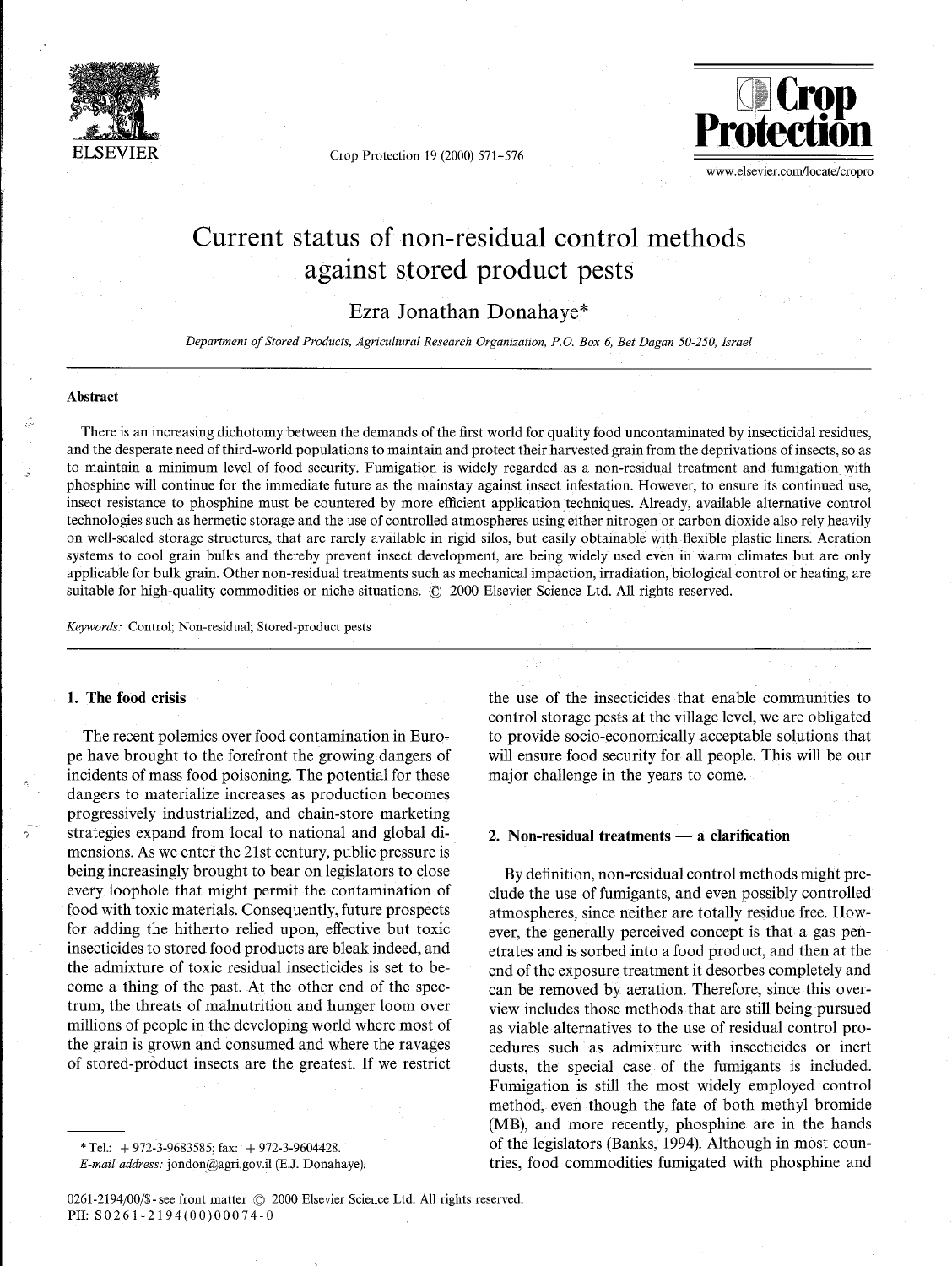subsequently aerated are considered phosphine free with no regulations attached, the US Food Quality Protection Act (FPQA) which became law in the US in 1996 has set a tolerance for phosphine of 0.01 ppm in processed foodstuffs. This is well below the detection level available to most laboratories.

### **3. Hermetic storage — a long-term storage strategy**

Historically, the search for non-chemical control treatments has been underway long before the development of synthetic insecticides. One technology has been literally lying under our feet since the dawn of civilization when farmers first began to store their grain in under-ground pits, perhaps to hide their stocks from thieves and pillagers, or perhaps because even then, they found that the grain stored better below ground than above it. That there is nothing new under the sun is evident from archaeological excavations of underground storage chambers in the middle east, such as the underground grain silo at Megiddo in Israel, built to provide food for King Solomon's war-horses, and from modern day traditional underground storage pits in the horn of Africa, in the plains of northern India, or in Argentina.

In hermetic storage the metabolic activities of insects and micro-flora act as bio-generators, that alter the oxygen  $(O_2)$  and carbon dioxide  $(CO_2)$  composition of the intergranular atmosphere so that insect development is arrested (Oxley and Hyde, 1955; Oxley and Wickenden, 1963; Bailey, 1965; Hyde and Burrell, 1969). It must be stressed that to kill all insects by hermetic storage takes a long time and complete kill may never be achieved if a dynamic equilibrium is reached between the rates of oxygen ingress into the grain bulk and the rates of oxygen depletion by insect respiration. Therefore, this is a long-term storage strategy where minimal damage rather than zero survival is the objective.

#### *3.1. Underground versus above-ground storage*

The advantages of traditional underground storage such as the low  $O_2$  content in the subsoil and rock, and insulation from diurnal and seasonal temperature fluctuations may be off-set by disadvantages such as risks of moisture ingress, and loading/unloading problems that pose a limitation to their commercial suitability. It was therefore a logical step to develop above-ground hermetically sealed storage structures. Both metal and concrete silos have been constructed in the past with the objective of obtaining a sufficiently high-seal and impermeability to gases as to enable storage under hermetic conditions. Unfortunately this apparently simple transition from underground to above-ground hermetic storage has been fraught with problems and failure.

In metal silos the strong absorption of heat through the walls of the silo during daytime, and the rapid cooling at night invokes the establishment of temperature gradients and convection currents that result in moisture migration and grain wetting. This cannot easily be resolved because of the impossibility of aerating the grain when the silo is hermetically sealed. The alternating day and night temperatures also create pressure differences. As a result, air movement through leaks in the seal are accelerated by the pressure difference across the barrier so that even using a pressure relief valve, sufficiently low  $O_2$  and high  $CO_2$  concentrations are difficult to obtain.

For concrete silos, sealing is a greater problem though the use of water-based acrylics, solvent-based PVC and polyurethane foam application to bridge gaps has been developed and applied particularly in Western Australia (Delmenico, 1993). In new silos there is also the problem that the build-up of  $CO<sub>2</sub>$  concentrations within the silo is retarded because the gas is strongly sorbed into the concrete.

## *3.2. Flexible plastic liners for hermetic storage*

In short, except for drum storage at the village level, where no headspace is permitted, above-ground rigid structures provide little future for hermetic storage. Instead, the thrust has been towards the development of flexible plastic liners that envelope the grain and seal it from the outside air. For bagged grain, the stack forms the storage structure that is covered by an under-liner and an over-liner which are zipped together with a continuous tongue-and-groove zipper. These structures are portable, relatively cheap and suitable for use in developing countries at village level. For bulk grain, particularly for long-term storage of large grain reserves, bunkers in which the grain is loaded onto an under-liner that is sealed to an over-liner, contained within the limits of surrounding ramps, provide a cheap and effective solution. The use of plastics whether for indoor or outdoor sealed storage has been the result of the technological strides taken by the plastics industry that can now provide suitable materials which were not available a few decades ago.

## **4. Fumigation in the context of sealed storage**

This emphasis on improved sealing runs in accordance with modern good fumigation practice. Of the two remaining fumigants available for use on food, the days of MB are numbered except for quarantine and pre-shipment purposes. At present, the years 2005 and 2015 are the scheduled final phase-out dates for developed and developing countries, respectively (UNEP, 1995). Therefore, a prime objective must be to maintain the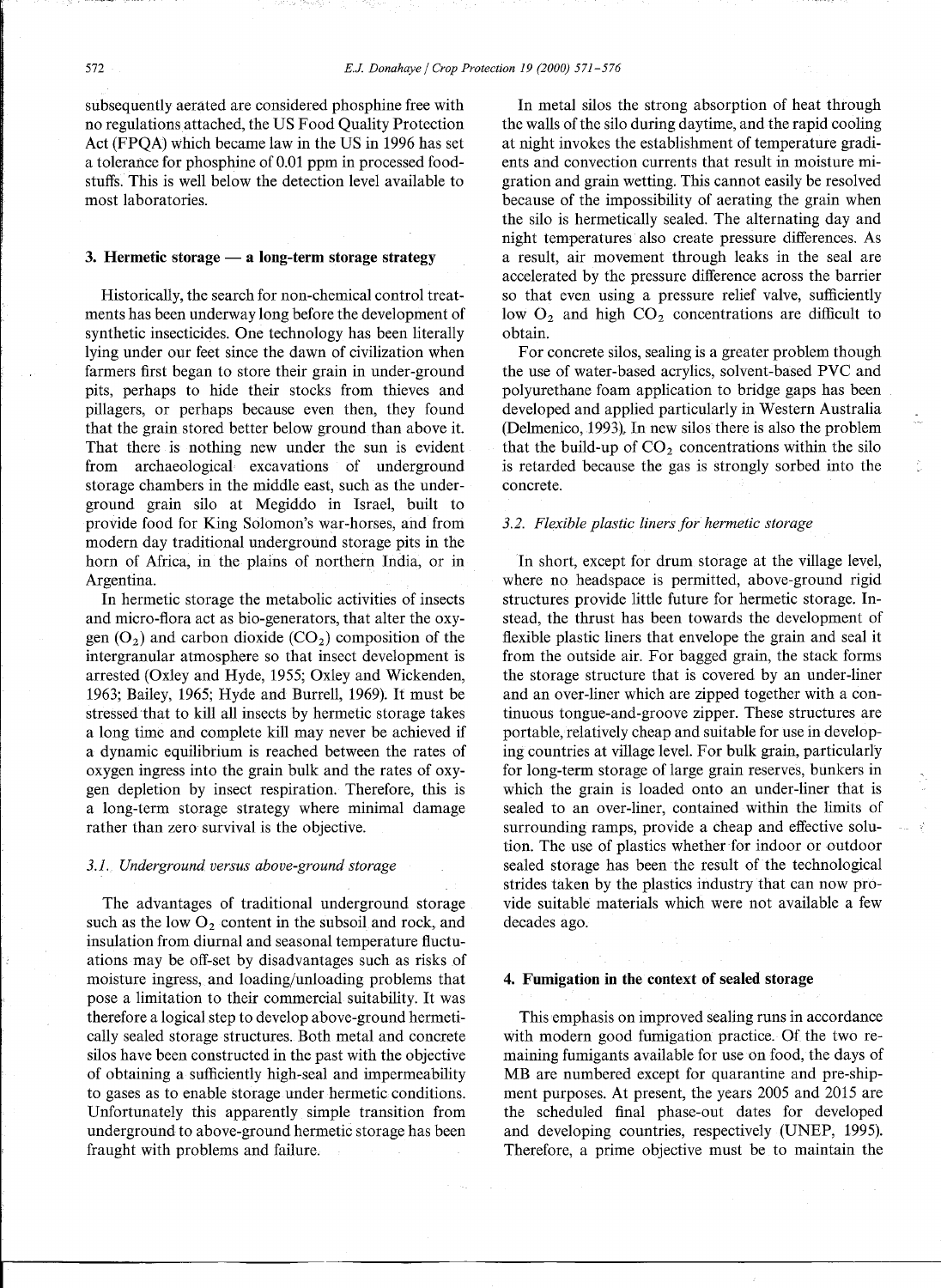effectiveness of phosphine as our remaining fumigant for as long as its use is permitted.

Much inadvertent damage has been done to the efficacy of phosphine since its introduction as a pesticide in the early 1930s. For many years the convenient, cheap and relatively safe application method by means of pellets has made this the most favored disinfestation treatment especially for bagged grain in the tropics. The very nature of the slow release of the gas gave the impression that a sufficiently high concentration could be maintained during the exposure period, and that a tightly sealed structure was not necessary. Nothing could have been further from the truth. Throughout the world, insects surviving from partially successful fumigations have gradually developed populations with high levels of resistance to phosphine (Zettler, 1997) especially in developing countries, and even to an extent where fumigation failures have been reported (Tyler et al., 1983).

Many studies on the sensitivities of insects to phosphine have shown that insects react differently to this gas than to other fumigants. In most cases the egg and pupal stages are much more tolerant than the larval and adult stages. Therefore two different approaches were proposed by Winks (1987) to achieve successful control:

(i) to apply a high dose that will maintain a concentration sufficient to kill all stages including the least susceptible one. This approach relies upon a good seal of the fumigation enclosure.

(ii) to retain a lower fumigant concentration long enough for eggs to hatch and pupae to turn into adults, and then to maintain that fumigant concentration for long enough to kill the insects at their more susceptible stages.

(i) *High dose, no maintenance, high seal.* Recommended fumigation times have been progressively extended over the years from 3 to 5 to 7 days, mainly due to the rising resistance phenomenon, and it is important that high concentrations remain throughout the exposure period. . Minimum recommended concentrations by Friendship et al. (1986) were 0.2 mg/l (ca 150 ppm) for 5 days, while those recommended by van Graver and Annis (1994) were 100 ppm (0.14 mg/l) for 7 days. Trials by Taylor and Harris (1994) demonstrated the difference between typical fumigations of poorly sealed stacks, and fumigation of well-sealed stacks and revealed that with care, lethal concentrations can be maintained.

Because there are limitations in the extent to which phosphine will penetrate bulk grain, the concept of recirculating the gas through the bulk has been termed "closed loop fumigation" (CLF) and is being commercially applied in the US (Noyes and Kenkel, 1994). For batteries of bins or concrete silos, manifolded phosphine recirculation systems (MPR) have been designed (Noyes et al., 1997).

(ii) *Low dose, low maintenance, low-seal.* This approach accepts the reality that most existing silos are poorly sealed and that sealing is expensive. The concept of  $SIROFLO<sup>®</sup>$  as developed by Winks (1993) is a pressurized distribution system whereby a continuous low volume stream of phosphine from a cylinder source or on-site generator, is metered into an air supply introduced into the bottom of a silo. The system is designed to counter the factors that give rise to gas loss through leaks, and pockets of low concentration in conventional fumigations, and particularly to overcome the temperature induced chimney effect. The dosage requires a 35 ppm concentration for 14 days, or 20 ppm for a 4 weeks exposure, and this results in a low cost treatment with phosphine levels of less than 0.3 ppm in the work space (Winks and Russell, 1997). The method is being widely applied in Australian silos and is being adopted in other countries, while a manifolded system for silo complexes (SIROCIRC<sup>®</sup>) has also been developed.

*Old fumigants and new fumigants.* Some old fumigants that have lost their' Codex Alimentarius approval are being re-examined, though at best they may be considered for the fumigation of non-food commodities or for special situations. Also, some new fumigants are under investigation though the costs of international evaluation will make their registration tedious and very expensive. One fumigant worthy of special mention is methylphosphine which has been shown to be more effective against phosphine resistant strains of four stored-product insects than against their corresponding susceptible strains (Chaudhry et al., 1997). This potential for alternating the use of fumigants to reduce the phosphine resistance problem is an exciting challenge.

# 5. Controlled atmospheres (CAs)

The CA technology for insect control is an alternative that has been thoroughly developed and is already filling niche markets, such as treatment of organic commodities. However, as long as phosphine is cheaply available without regulatory limitations on its use, CAs will continue to play a background role. Again, the pre-condition for successful CA treatment is a tight hermetic seal. Sealing techniques (Andrews et al., 1994), and methods of verifying the seal (Navarro, 1999) are well developed, as are the application procedures (Navarro and Donahaye, 1990; Annis and van S. Graver 1991). CAs lethal to insects can be obtained using nitrogen  $(N_2)$ , provided that a hypoxic atmosphere of 1% or less  $O_2$  can be maintained, whereas when flushing with  $CO<sub>2</sub>$  is chosen, the insects are placed under the stress of both hypercarbia and hypoxia (Calderon and Navarro, 1980).

#### *5.1. Generation and sources of CA*

To obtain the high concentrations of  $CO<sub>2</sub>$  or  $N<sub>2</sub>$  required to kill the insects, large quantities of gas are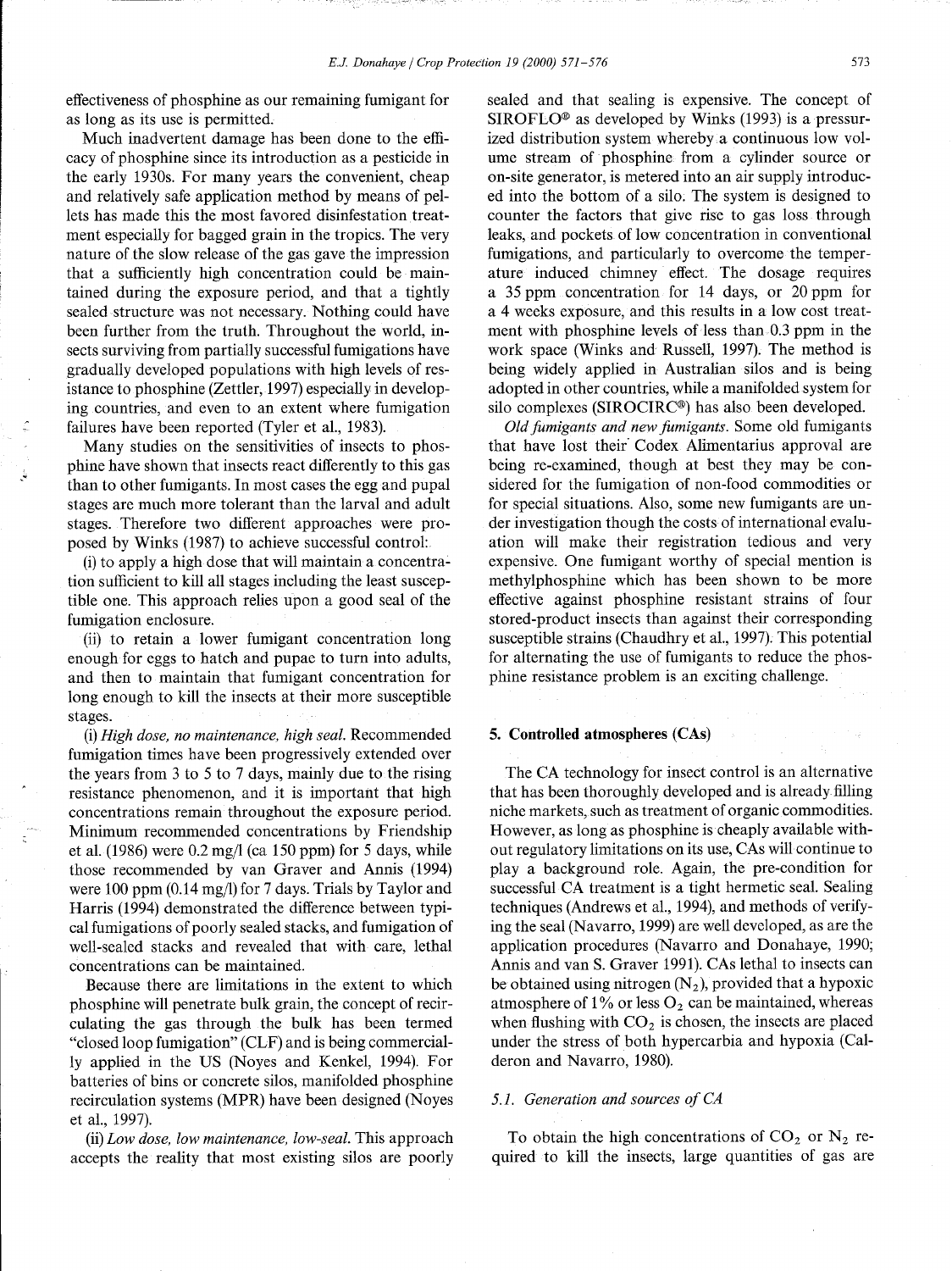required. Of the many methods available, the major ones in use are listed here. For  $CO<sub>2</sub>$  the usual source is from tanker delivered liquified  $CO<sub>2</sub>$  for large structures, or from cylinders for smaller ones. Vaporisers are also required. A high initial  $CO<sub>2</sub>$ , concentration must be obtained inside the storage container and concentrations are then monitored over time to assure that the set criteria are met. Jay and D'Orazio (1984) stipulated a 5-6 day exposure at 60%  $CO_2$ , (above 27°C), whereas more recent insect susceptibility studies that take into account the least susceptible common stored-product species, have led to regimes of 10 days above 50% or 15 days above 35%  $CO<sub>2</sub>$  for ambient temperatures above 20°C. For  $N_2$  treatments, on-site generation is preferable using 'pressure-swing adsorption' (PSA) systems or high pressure semi-permeable membrane systems that can generate  $N_2$  at a purity of 99.9% at high output flow-rates, with the advantage that costs of such installations have decreased. Liquid  $N_2$  has also been used recently in Australia (Cassells et al., 1994). A third CA supply source that has been extensively investigated is by the use of exothermic gas generators that produce low  $O_2$  concentrations and some  $CO<sub>2</sub>$  by combustion of hydrocarbon fuel.

### *5.2. Application methods*

The *single-shot* technique is the simplest application method and the one that is most widely applied both in bins and in flexible plastic enclosures. One method suitable for small structures, such as stack storage in plastic liners, is to apply the  $CO<sub>2</sub>$  rapidly in liquid form; the gas then displaces the air above it by lift-out with minimum mixing at the interface. Clearly with this method the problem of pressure build-up must be taken into account, especially if the structure is rigid. For application in the gaseous phase, existing aeration systems and recirculation systems are used to achieve uniform concentrations. For  $N_2$  the single-shot procedure is hardly feasible since an  $O_2$  composition of close to, or less than 1% must be maintained for prolonged periods in order to produce complete kill (Annis and Dowsett, 1993).

The *flushing and maintenance* procedures were developed to overcome the problems of concentration decay due to incomplete seal, or air ingress through pressure relief valves. Ideally the target concentration is maintained by one or more sensors with upper and lower set-points that trigger a solenoid valve to activate or cut-off the maintenance gas flow.

# *5.3. Future developments*

In short, the CA treatments are fully developed and waiting in the wings. Their future use depends much upon the price of on-site  $CO<sub>2</sub>$  and N<sub>2</sub>, and incentives to

seal leaky structures. With certain commodities they can provide the added benefit of maintaining quality by retarding oxidative processes. At present, they provide an alternative to phosphine but not to MB since they require long exposures. However, the stimulus to develop quick-action treatments to replace MB has led to interesting aspects of CA treatments. When  $CO<sub>2</sub>$  is applied under pressure (at about 25 bar), rapid disinfestation can be obtained. This technology is already available but requires high-pressure chambers and therefore is only suitable for relatively small quantities of high-value commodities (Fleurat-Lessard et al., 1996). The possibilities of accelerating insect kill by combining high  $CO<sub>2</sub>$  or low  $O<sub>2</sub>$  concentrations with elevated temperatures were investigated by Jay (1986), Soderstrom et al. (1992) and Donahaye et al. (1996). Ongoing studies of this nature may well lead to alternatives to MB where rapid kill is required.

#### **6. Aeration and cooling**

Aeration involves the use of forced ventilation as opposed to the natural convection ventilation of grain bulks. Manipulation of the temperature in the storedgrain ecosystem has long been applied for the suppression and control of insect populations, and will continue to do so. Ideally, this complex technology requires an inter-disciplinary cooperation between engineers, entomologists, phytopathologists, food technologists and plant physiologists. In practice, aeration procedures have been developed piecemeal to suit very different climatic conditions and storage situations throughout the world. Fortunately, this wealth of information will soon be brought together in the first comprehensive text book and working manual on this subject (Navarro and Noyes, 2000).

Of the many purposes for using aeration, the most important one is to cool the grain to control insect infestations. A rule of thumb is that if the grain can be cooled below 20°C, insect development is significantly slowed and at 10°C it is arrested. This is true for the major storage pests originating from warm climates, whose optimum temperatures for development range between 25 and 35°C. The engineering technology for aeration has been progressively developed since the 1950s, initially for cooling grain in temperate climates to control moisture migration and mould development in the US corn-belt (Hukill, 1953; Shedd, 1953; Holman, 1960). In the mid-1960s aeration was used in Mediterranean and sub-tropical climates, where it was shown that grain can be cooled and will stay cool provided there are reasonably cool winters (Elder, 1969; Navarro et al., 1969). The use of refrigerated air or "chilled" aeration to cool grainbulks was investigated in the 1970s both in Israel and Australia, the technological success being offset by the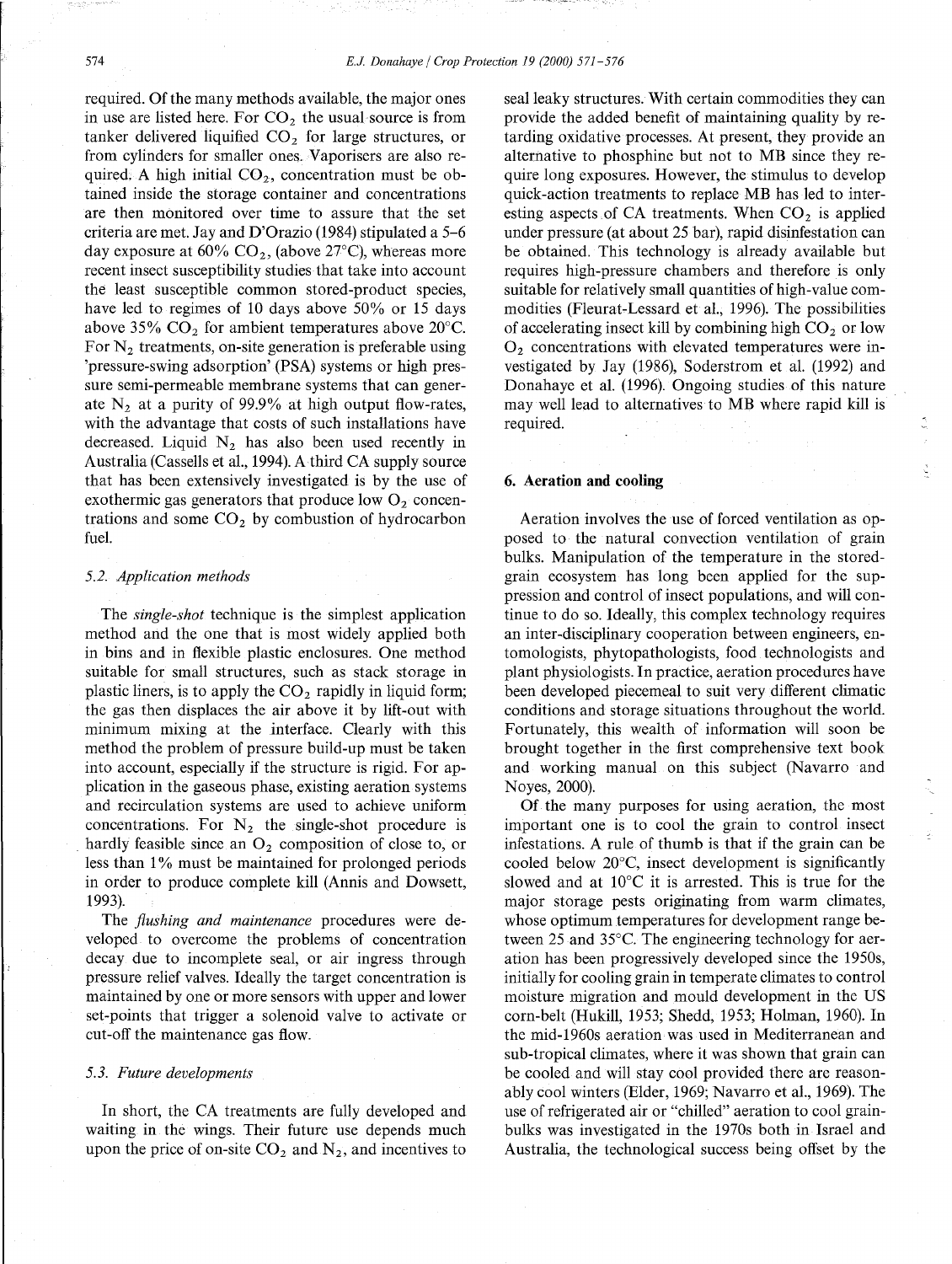high-cost of energy consumption. However, refrigerated aeration has been adopted in several tropical countries and is currently being re-evaluated in the US for high value bulk commodities as the number of alternative control options continues to diminish (Maier, 1994).

Aeration technologies are being widely applied and have tremendous potential for integration into the non chemical approach to grain storage protection. Unfortunately, they are not suitable for the cooling of bagged grain, and consequently they are not available to many of the grain storage situations in developing countries.

### **7. Other insect control technologies**

Included here are four insect control concepts with "niche" applications, though probably their full potential has yet to be realized:

*Thermal disinfestation:* For bulk storage installations, rapid disinfestation can be obtained by fluidized-bed heating of grain (56-72°C) during translocation in a moving stream. This technology, developed largely in Australia holds promise but has yet to be widely applied. Heating of flour mills to 50°C is a well-known disinfestation practice but is not widely applied.

*Irradiation:* A succinct overview (Bell, 1996) of the history of the three types of ionizing radiation that have been evaluated against stored product insects, also explains the relative failure of this technology to gain a foothold in commercial practice. And so, the bottom, but perhaps not the last line to be written, is that insects can be controlled at doses lower than those causing damage to the commodity. However, they survive for several weeks at these doses, and there are no routine inspection tests that can ascertain whether the surviving insects are sterile. This means that there are no approved irradiation quarantine treatments to date. This is compounded by the current resistance of consumers to irradiated food, and the costs and logistics of carrying out the treatments.

*Impaction:* The Entoliter has long been the standard equipment in the flour industry. The lethal effect is based on the centrifugal force of spinning discs that impact the flour and free-living insects against the outer steel casing of the apparatus. Other studies have been carried out to show that impact during the movement of flowing grain as with pneumatic conveyers and high-speed kernel-tokernel impact of grain from downspouts causes substantial kill, but insects inside the kernels are less affected. Impaction has potential as an additional control factor in "integrated pest management" (IPM) or "integrated commodity management" (IPC) strategies, but for grain its value only lies in situations where the crops are being handled in bulk.

*Biological control:* The potential to control or suppress pest populations using parasites or predators cannot be denied though their future probably lies in integration with other non-chemical preventative and control methods. Under natural conditions these enemies of stored-product insects often become abundant in the commodity only after the pest population has reached the levels that have already caused serious damage (Haines, 1984). Furthermore, the inundative artificial addition of insects to the food commodity environment has negative repercussions that render this approach more suitable for non-food products or raw-products which can be cleaned before use, and for warehouse-space treatments where the eggs of phyticine moths for example present an exposed target for parasitization. Much remains to be learned on the population dynamics of natural enemies, in order to develop simulation models that will enable optimization of release strategies to reduce population growth of pest species. In practice, this approach has not yet been commercialized except for the special case of mass release of the beetle predator *Teretrius nigrescens* against the larger grain borer *Prostephanus truncatus* in Togo (Markham et al., 1994). It is regrettable that so little funding is allotted to ecological studies on host-parasite and predator relationships. Without such knowledge the practical implementation of biological control in stored products remains a dream of the future.

# **References**

- Andrews, A.S., Annis, P.C., Newman, C.R., 1994. Sealed storage technology on Australian farms. In: Highley, E., Wright, E.J., Banks, H.J., Champ, B.R. (Eds.), Proceedings of the Sixth International Wkg. Conference on Stored-product Protection, 17-23 April, Canberra Australia, Vol. 1. CAB International, Oxon, pp. 27-36.
- Annis, P.C., Dowsett, H.A., 1993. Low oxygen disinfestation of grain: exposure periods needed for high mortality. In: Navarro, S., Donahaye, E. (Eds.), Proceedings of the International Conference on Controlled Atmosphere and Fumigation in Grain Storages, Winnipeg, Canada, June 1992. Caspit Press Ltd., Jerusalem, pp. 71-83.
- Annis, P.C, van S. Graver, J., 1991. Suggested recommendations for the fumigation of grain in the ASEAN region. Part 2. Carbon dioxide fumigation of bag-stacks sealed in plastic enclosures: an operations manual. ASEAN Food Handling Bureau, Kuala Lumpur; ACIAR, Canberra, 58 p.
- Bailey, S.W., 1965. Air-tight storage of grain: its effect on insect pests. IV. *Rhyzopertha dominica* (F.) and some other Coleoptera that infest stored grain. J. Stored Prod. Res. 1, 25-33.
- Banks, H.J., Fumigation an endangered technology? In: Highley, E., Wright, E.J., Banks, H.J., Champ, B.R. (Eds.), Proceedings of the Sixth International Wkg. Conference on Stored-product Protection, 17-23 April, Canberra, Australia, Vol. 1, CAB International, Oxon, pp. 2-6.
- Bell, C.H., 1996. Alternatives Physical methods and emission reduction. In: Bell, C.H., Price, N., Chakrabarti, B. (Eds.), The Methyl Bromide Issue. Agrochemicals in Plant Protection, Vol. 1. Wiley, Chichester, England, pp. 400.
- Calderon, M., Navarro, S., 1980. Synergistic effect of  $CO_2$  and  $O_2$  mixtures on two stored grain insect pests. In: Shejbal, J. (Ed.), Controlled Atmosphere Storage of Grains. An International Symposium. 12-15 May 1980, Castelgandolfo, Italy. Elsevier Amsterdam, pp. 39-53.